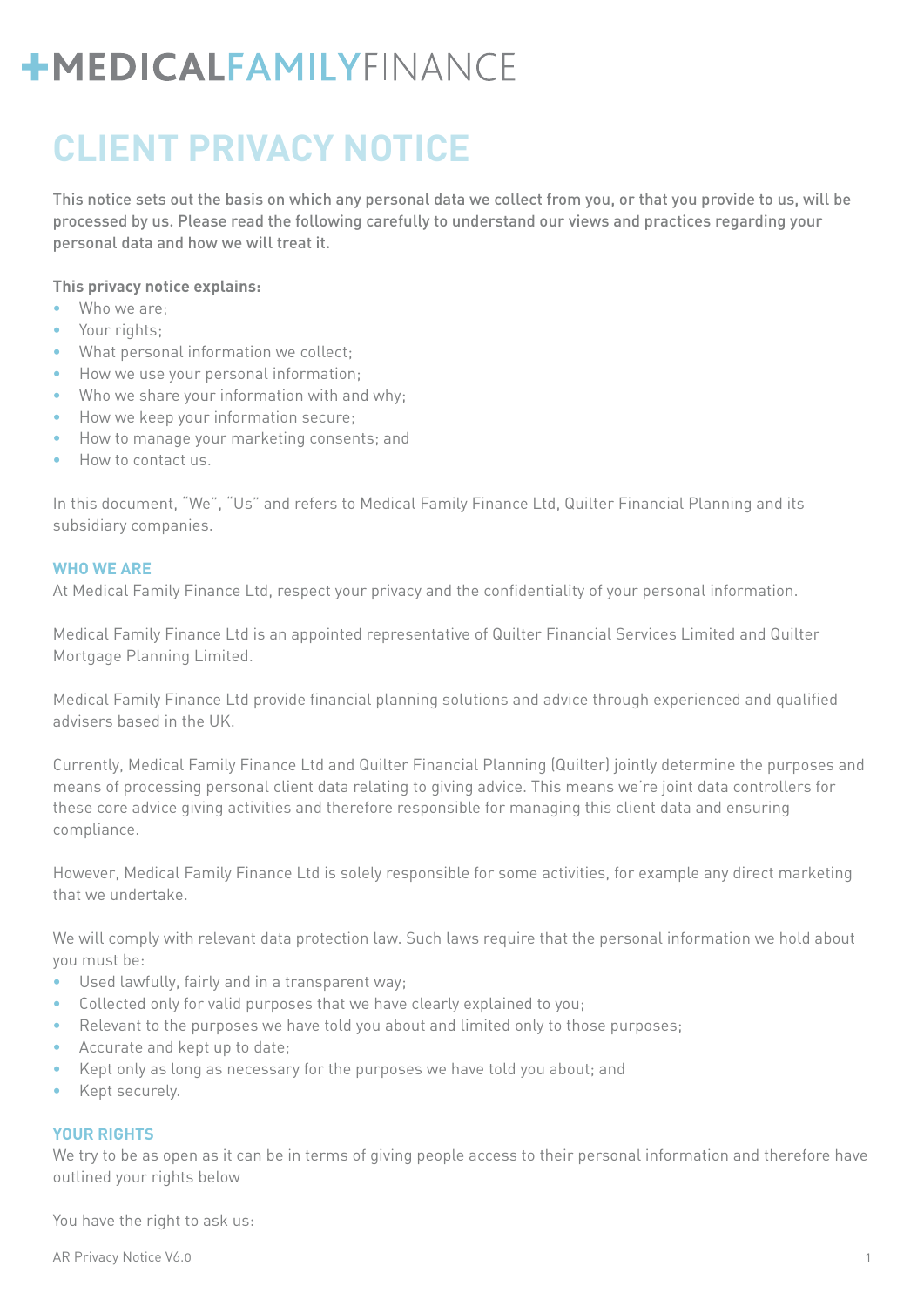- **•** whether we are processing your personal information and the purposes (the right to be informed) this is delivered through 'fair processing information' such as this Privacy Notice;
- **•** for a copy of the personal information that we hold about you (the right of access);
- **•** to update or correct your personal information (the right to rectification);
- **•** to delete your information (the right to erasure); and
- **•** to restrict processing of your personal information where appropriate (the right to restrict processing).

In certain circumstances you also have the right to:

- **•** object to the processing of your personal information (the right to object);
- **•** object to automated decision making and profiling (the right not to be subject to automated decision-making including profiling); and
- **•** request that information about you is provided to a third party in a commonly used, machine readable form (the right to data portability).

### **EXERCISING YOUR RIGHTS**

For information about your individual rights, including how to correct, restrict, delete, make changes to your personal information or if you wish to request a copy of the personal information we hold about you, please contact us by emailing us at QFPDataGuardian@quilter.com.

More information about your data protection rights can be found on the Information Commissioner's Office (ICO) website.as well as on other regulators' websites.

If you would like to write to us, our postal address for data protection matters is:

**The Office of Data Protection** Quilter Financial Planning Senator House 85 Queen Victoria Street London EC4V 4AB

However, we have adopted a flexible model for working so please note that written communications will take longer to respond to.

### **FURTHER INFORMATION**

This privacy notice was drafted with brevity and clarity in mind, however further information can be obtained by contacting us using the details in the "How to contact us" section. More information about your data protection rights can be found via:

**•** UK Information Commissioner's Office (ICO)

### **WHAT PERSONAL INFORMATION WE COLLECT**

Personal data means information by which you may be personally identified directly or indirectly.

We collect certain personal information about you, this includes your name, address, or phone number and other information. We collect this information about you when you:

- **•** Use our website and secure online services;
- **•** Complete a fund application;
- **•** Apply for and receive our services;
- **•** Complete our application form;
- **•** Visit a financial adviser; and
- **•** Register to receive one of our newsletters, communications or attend an event organised by Us.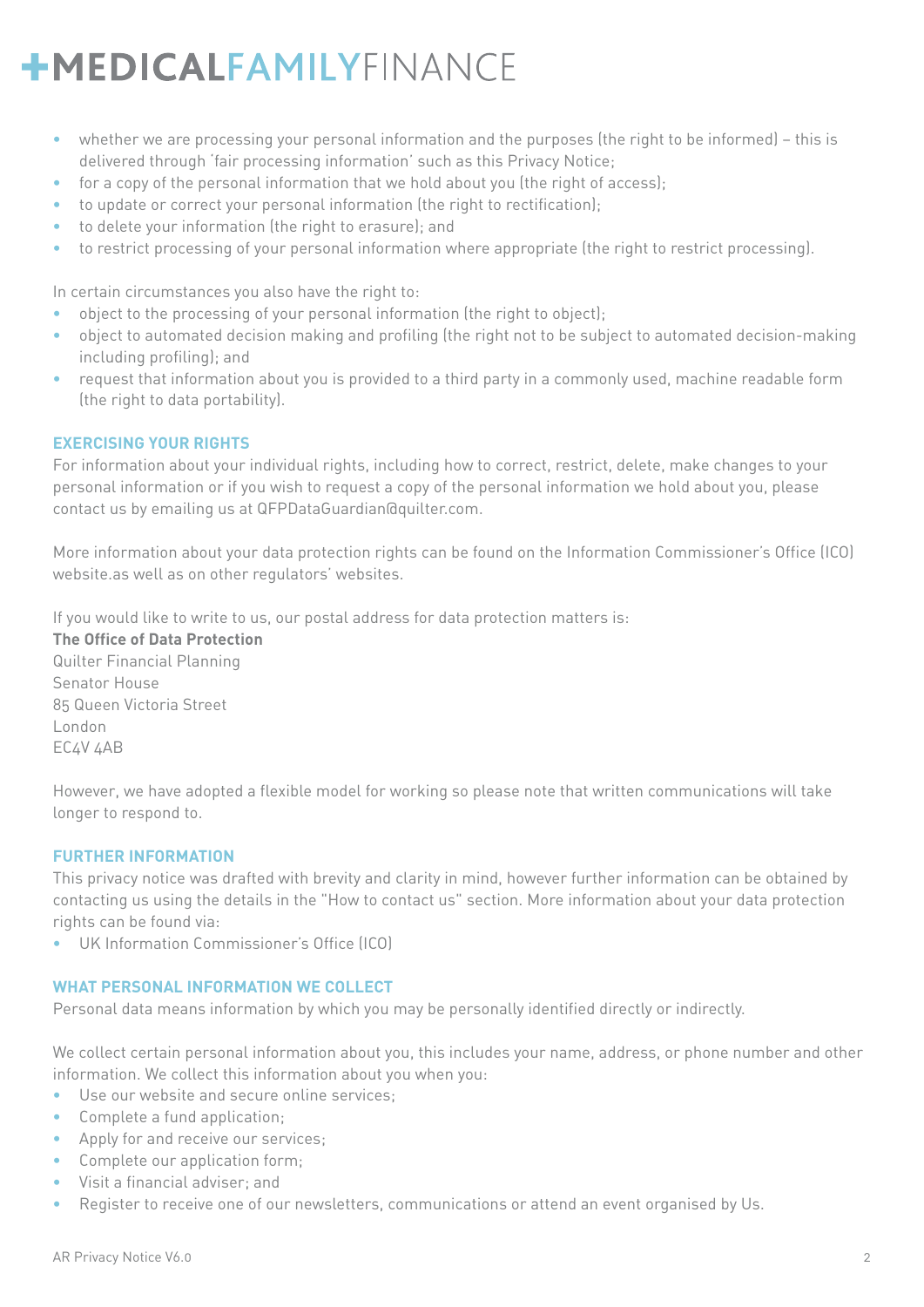The type of personal information we collect will depend on the purpose for which it is collected and may include:

- **• Information about you** to help identify you and manage your relationship with Quilter and, in some circumstances, as required by our regulators (e.g. Account number, Customer ID or Number, Name, Address, Age / Date(s) Of Birth, Dependents' Details, Tax ID, National Insurance Number, Identity Check Information (e.g. Mother's Maiden Name, Name of First Pet), Email Address(es), Marital Status, Name(s), Postcode, Telephone Number(s), Title, Gender);
- **• Information about your account with us** (e.g. Past engagements with Quilter, Personal Preferences, Marketing Preferences, Policy and investment information, etc);
- **• Copies of documentation** (e.g. statements, letters, copies of official documents (e.g. passports, driving licences, etc));
- **• Economic and financial information** (e.g. credit card numbers, bank details, Past investment performance, etc and information pertaining to County Court Judgements (CCJs) and any debt history);
- **• Investment preferences** (e.g. your views and preferences around portfolios in which to invest, or not to invest in which may indirectly reveal some religious, political or philosophical views that you hold);
- **• Audio and visual information** when we are recording interactions with you, or when you visit one of our premises (e.g. call recordings or Closed Circuit Television);
- **• Employment and educational information** (e.g. employer details, relevant professional qualifications, etc);
- **• Marketing / Communications Data** (e.g. Information relating to Marketing and External Communications (e.g. Marketing Campaigns, Opt In Information, etc));
- **• Lifestyle, Health and Medical information** for you, your family and other parties with a material interest in the product(s) (e.g. specific illness, smoker, disability, gender reassignment);
- **• Relationship Information** (e.g. information relating to other parties directly associated with your policy (e.g. dependents, beneficiaries, trustees, etc); and
- **• Complaint Information** (e.g. Complaint Details, Complaint Description, Complaint Details, complaint Type, Reason/Details of the complaint),

We collect personal information directly from you. For example, we ask for personal information at the start of our relationship (e.g. when you apply for a policy or service) and in subsequent communications in order to manage our relationship.

If we provide a service to your employees or a scheme, then personal data in relation to those employees or members of the scheme isn't processed by Us as part of the standard corporate advice process. This information is normally provided directly to the product provider.

In limited circumstances, we may need to collect employee personal data, and where we do, we act as data processer and it's therefore provided to Us by yourself, with the knowledge and consent of your employees.

Where we provide our services to trusts, we collect the personal information listed for the settler, beneficiaries and trustees of that trust. Where we provide our services to companies we may collect personal information for Directors, Shareholders and Beneficial Owners of the company. Where we provide our services to charities, we may collect personal information about the trustees or directors of that charity.

We may also collect information about you from other sources such as:

- **•** another agent (if you have one);
- **•** external third parties (e.g. credit reference agencies to verify your identity and to check financial soundness); and
- **•** from Cookies. (Cookies are small text files that are placed on your computer by websites that you visit. They are widely used in order to make websites work, or work more efficiently, as well as to provide information to the website owners). To learn more about information collected through cookies, please click here.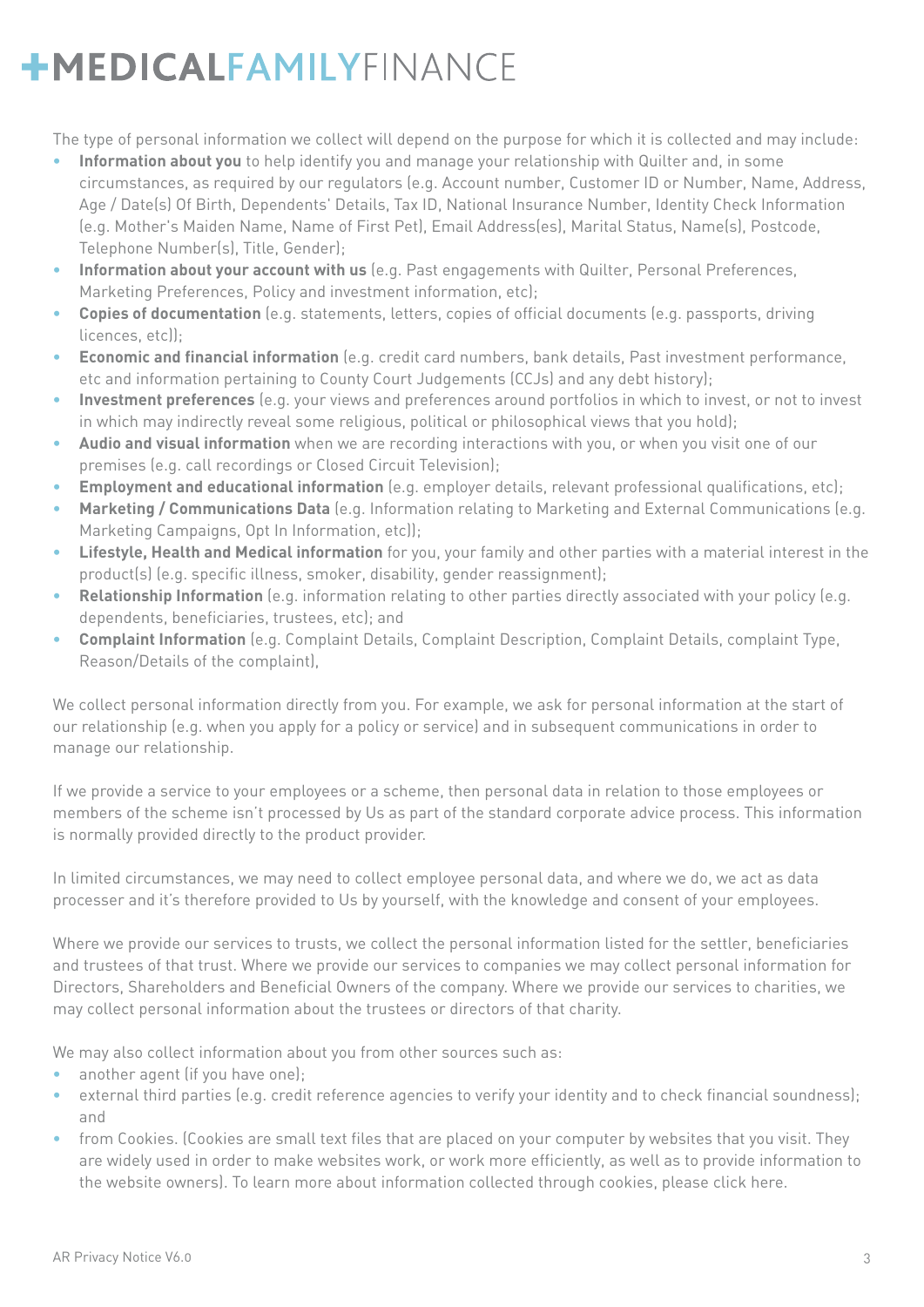#### **DATA RETENTION**

We keep your personal information only as long as is necessary for the purpose for which it was collected, or for legal or regulatory reasons. Personal information will be securely disposed of when it is no longer required in accordance with our Personal Data Retention Standard.

Advice data is retained for 50 years to meet our regulatory requirements.

#### **SPECIAL CATEGORY DATA AND CRIMINAL CONVICTION DATA**

We may also gather more sensitive personal data, called special category data, for example, as part of recruitment. This type of data can include racial or ethnic origin, genetic or health information or sexual orientation. The processing of some of this data is necessary for us to fulfil the obligations on us. In such cases, we will always explain this during the process and explain what information we require and why it is needed. Where we do require it, we will always seek your consent. Special category data will always be processed and stored securely.

Where it is necessary, we may also collect information relating to an individual's criminal convictions. If this is the case we will explain what information we require, why it is needed and where required, will ask you for consent.

#### **COOKIES**

We also collect information about you from other sources. For example, our website automatically collects information from your computer using "cookies" which provides us with limited personal information. Cookies are small text files that are placed on your computer by websites that you visit. They're widely used in order to make websites work, or work more efficiently, as well as to provide information to the website owners.

**•** You can choose not to accept any non-essential cookies for your interactions, however, in a few cases, some of our website features may not function as a result.

More information about the cookies we use on our website can be found **here**.

#### **HOW WE USE YOUR PERSONAL INFORMATION**

### **We process your information for the following purposes.**

- **•** To perform our contract with you and to support and maintain that relationship. This includes the following:
- **•** assessing and processing an application for our services;
- **•** providing our products and/or services to you, including the management of our relationship with you, your firm;
- **•** carrying out transactions you have requested or on your behalf;
- **•** monitoring or recording communications (such as telephone and video calls) with you to resolve any queries or issues and also for training and quality purposes and, in some cases to comply with regulatory requirements;
- **•** assessing your application for products (using automated decision-making tools when necessary);
- **•** ensuring that a firms operation meets our expectations, and those of our regulators (such as undertaking audits and investigations into network activity);
- **•** record keeping in order to ensure our products and/or services operate within the law and relevant regulatory requirements;
- **•** providing other services (e.g. enhanced due diligence, underwriting, reinsurance, data hosting, online services, and payments or reporting of any tax or levy).
- **•** To comply with legal and regulatory requirements. These requirements include the following:
- **•** confirming your identity for security and regulatory purposes;
- **•** detecting and preventing fraud, money laundering, terrorist financing, bribery or other malpractice;
- **•** to meet tax reporting obligations such as Common Reporting Standards (CRS) and the US Foreign Account Tax Compliance Act (FATCA); and
- **•** to fulfil our data protection obligations.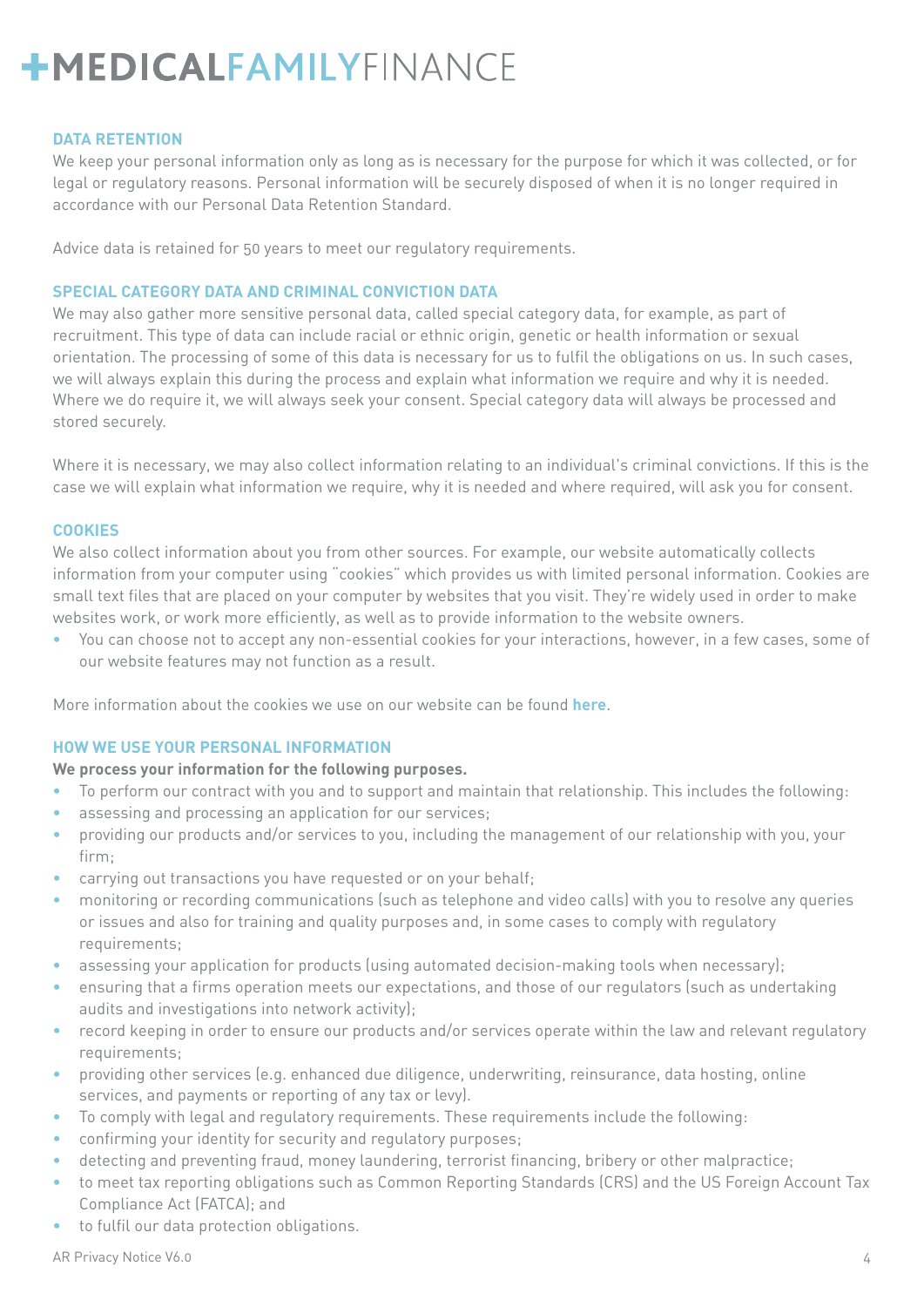- **•** For specific business purposes to enable us to provide you with appropriate products and services and a secure experience. Our business purposes include the following:
- **•** verifying your identity for security purposes;
- **•** sending marketing communications to you which you have opted into receiving, or which are related to similar products or services, or which we think may interest you based on the relationship you have with Us or other companies in our group;
- **•** enhancing, modifying and personalising our services for your benefit;
- **•** to undertake Profiling activities;
- **•** providing communications which we think will be of relevance or interest to you;
- **•** audit and record keeping purposes;
- **•** enhancing the security of our network and information systems;
- **•** maintaining effective management systems including internal reporting to our parent company and other members of our corporate group;
- **•** ensuring the integrity of our systems (for example, during final stages of testing where it is necessary to use real data to ensure that any system improvements do not interrupt business or corrupt the data);
- **•** providing reports and other communications to you where we are required to do so; and
- **•** customer satisfaction research, statistical analysis and wider market research to capture the views and opinions of our customers.

We may also process your personal data as part of an acquisition or sale. Should this happen, you'll be notified about any change to processing or data controller arising as a result of this activity.

You have the right to object to us processing your personal information for some of the business purposes listed above but, if you do so, this may impact on our ability to provide some or all of our services to you.

We won't process your employee's data for the business purposes above. Our contractual relationship is with you and therefore any processing of data for business purposes will be undertaken with your data, not your employee's.

### **PROFILING**

Profiling involves the use of basic identifiers about you such as your name and address and matching this with information from Experian Marketing Services to create demographics and infer customer 'types'. This helps us define groups based on factors like interests, age, location and more so we can better understand our customers to adapt and improve our products and services. If you would like to know more about the information we get from Experian Marketing Services, you can visit their **Consumer Information Portal** which explains who Experian Marketing Services are, what they do and why.

## **LAWFUL BASIS**

We operate under a number of legal bases as required under the regulations. These include:

- **•** Consent;
- **•** Legitimate Interests;
- **•** Performance of a Contract; and
- **•** Compliance with a Legal Obligation.

## **WHO WE SHARE YOUR INFORMATION WITH AND WHY**

We share your information with trusted third parties and service providers who perform tasks for us and help us to provide our products and/or services to you, and with other agencies where required by law, court order or regulation. These may include:

- **•** Companies within the Quilter Plc Group
- **•** for administrative, analytical and statistical purposes;
- **•** for testing the information systems operated by our companies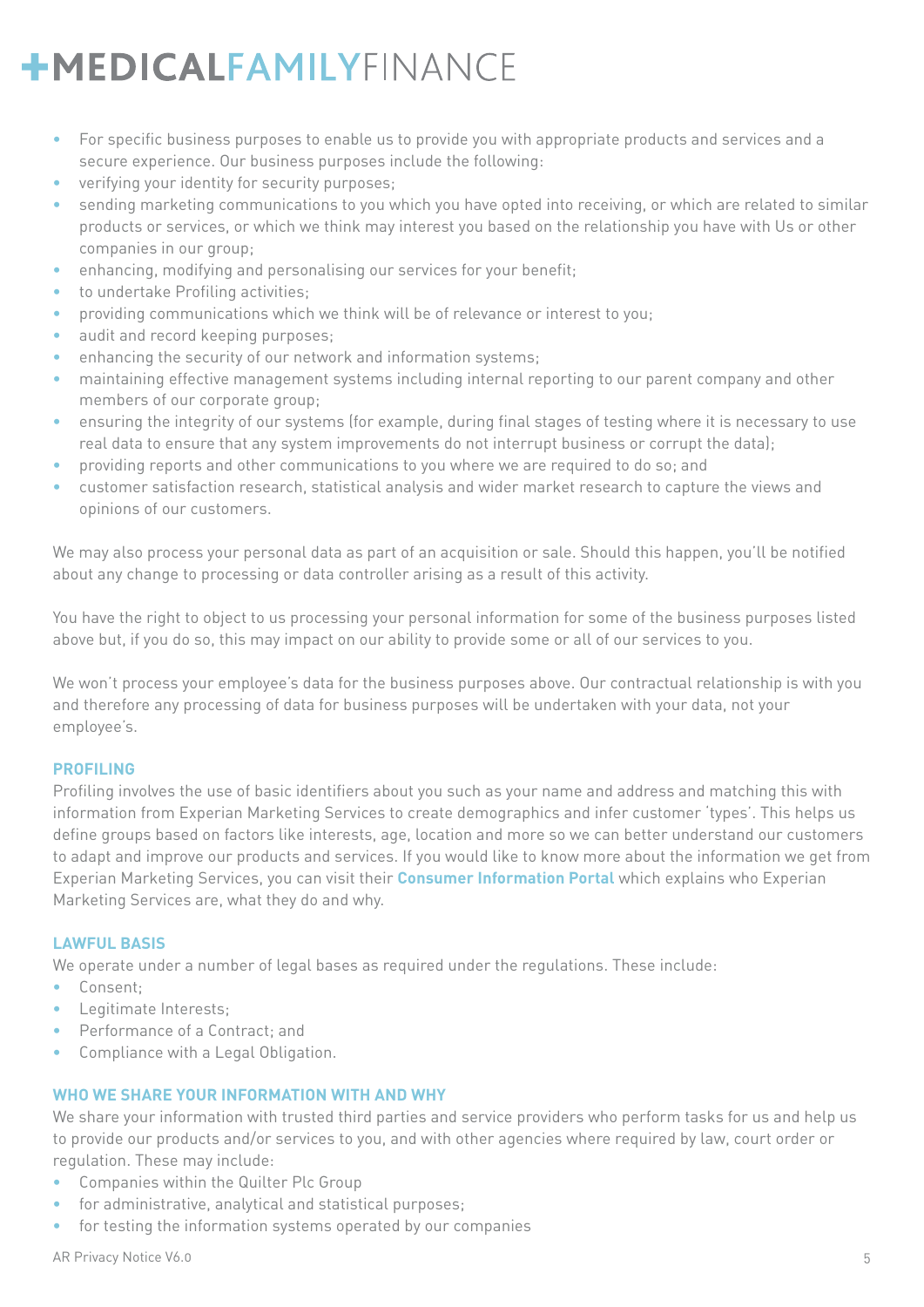- **•** for producing a consolidated view of our relationship with you in order to meet our regulatory obligations and to enhance the services we can offer you.
- **•** for handling complaints and fulfilling data subjects' rights (such as the Right of Access)
- **•** Companies appointed by Us (these third parties may be based in countries outside the UK or EU)
- **•** with third parties or service providers who perform tasks for us to help us provide our services to you or to allow us to meet legal and regulatory requirements, including any necessary tax reporting, verifying your identity, source of wealth financial crime prevention or other requirements (this may involve carrying out checks with credit reference databases);
- **•** with third parties or service providers who provide additional data about you in order to enhance our ability to design and develop new products and services that can be marketed and sold which meet the needs of our identified consumer groups and are targeted accordingly;
- **•** with credit reference agencies to check the financial suitability of the products and services;
- **•** with debt collection agencies for tracing and recovery of debts;
- **•** with payment service providers to allow payments to be completed;
- **•** with our accountants to produce tax statements and in support of statutory reporting;
- **•** with our appointed legal or regulatory advisers or auditors;
- **•** with information technology and information security providers;
- **•** with a prospective buyer (or its advisors), for due diligence purposes, if we are considering a sale of any of our business or assets;
- **•** with third parties or service providers to conduct market research on our behalf, to help us improve and develop the products and services we provide to you and our other customers;
- **•** with third parties or service providers to conduct quality checks on the interactions between us, Quilter and you; and
- **•** with any successor to all or part of our business. For example, in the event of a merger, acquisition, divestiture, change of control or liquidation of Medical Family Finance Ltd or part of its business (or in anticipation of such an event), we may share your personal data as part of that transaction where required in order to fulfil our obligations in this Notice.
- **•** Organisations and parties appointed by you or authorised by you
- **•** with third parties where you have given your consent to receive marketing information;
- **•** with your accountants to produce tax statements and in support of statutory reporting
- **•** with an appointed discretionary asset manager or custodian to meet their legal or regulatory requirements; and
- **•** with third parties or service providers who ask for that information in order to allow us to make investments on your behalf or to continue to provide our services to you.
- **•** Statutory authorities
- **•** with organisations, including the police authorities and fraud prevention agencies, to prevent and detect fraud;
- **•** with regulatory or governmental agencies such as the **UK Financial Conduct Authority**, **UK Information Commissioner's Office** and **HM Revenue and Customs**;
- **•** with professional bodies; and
- **•** with other agencies where required by law, court order or regulation.

If you would like further information regarding the specific named recipients that we share data with, please contact us using the information in the "How to contact us" section.

### **HOW WE KEEP YOUR INFORMATION SECURE**

We're committed to ensuring the confidentiality of the personal information that we hold, and we continue to review our security controls and related policies and procedures to ensure that your personal information remains secure.

When we contract with third parties, we impose appropriate security, privacy and confidentiality obligations on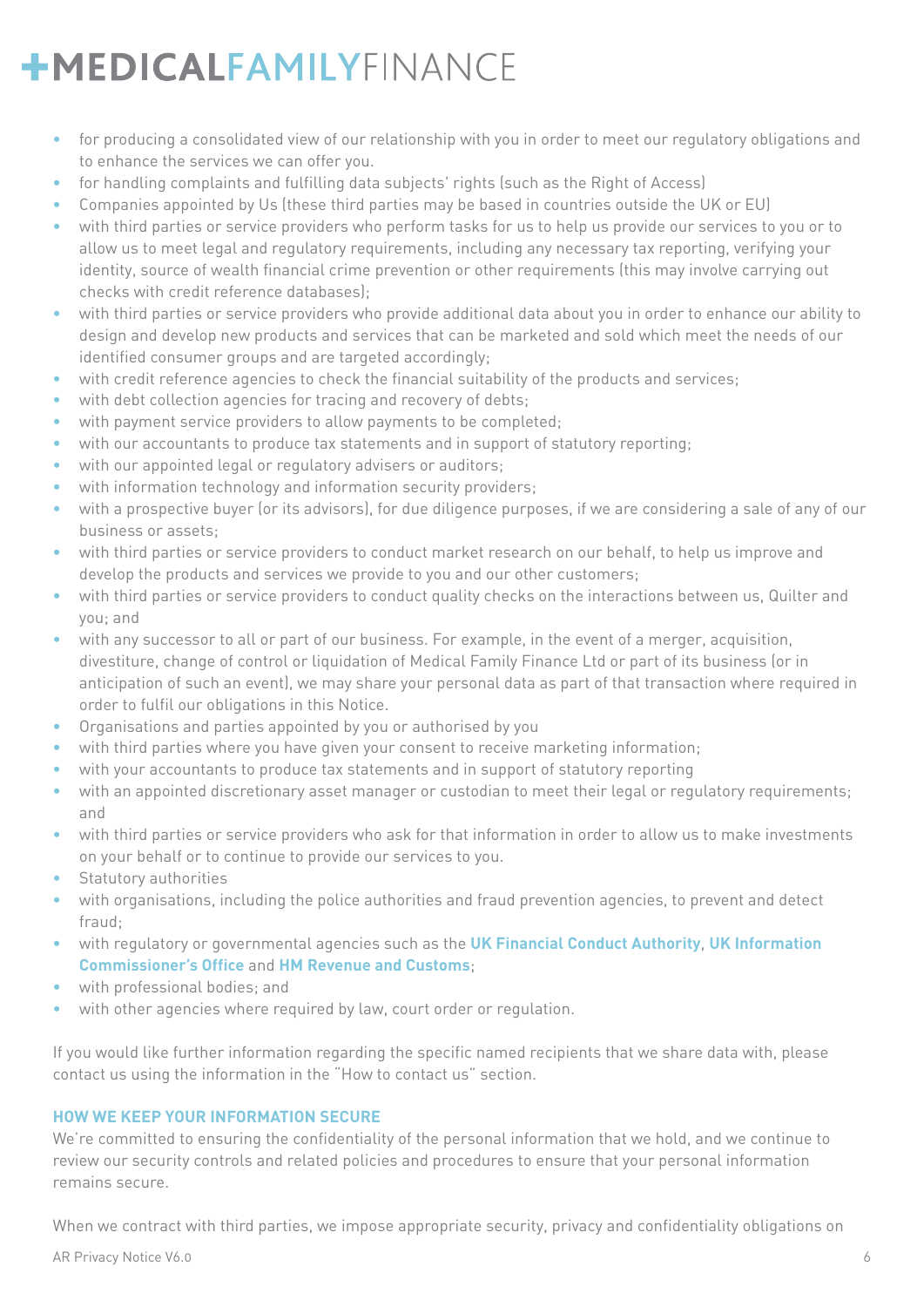them to ensure that personal information is kept secure and prevented from unauthorised or accidental access, processing, copying, modification, erasure, loss or use.

If we work with third parties in countries outside the United Kingdom, we ensure these are countries that the UK Government and the European Commission has confirmed have an adequate level of protection for personal information, or the organisation receiving the personal data has provided adequate safeguards and agrees to treat your information with the same level of protection as we would.

We also utilise UK International Data Transfer Agreements and EU Standard Contractual Clauses for transfers outside of the United Kingdom or European Economic Area.

In limited circumstances, data may be accessed outside of the UK i.e. by employees when they travel. In these circumstances, we ensure there are appropriate information security measures in place to safeguard your information.

### **HOW TO MANAGE YOUR MARKETING CONSENTS**

You may give and withdraw consent to the receipt of marketing information at any time. If you wish to change your preferences regarding the receipt of marketing or other communications from us, the simplest way is to use the 'unsubscribe' link at the bottom of any marketing communication.

Alternatively, you can contact us using any of the mechanisms included in the 'How to contact us" section of this notice.

### **HOW TO CONTACT US**

If you have questions about this notice, or need further information about our privacy practices, or wish to raise a complaint about how we have handled your personal data, you can contact our Data Protection team who will investigate the matter.

### **Quilter Financial Planning**

**The Office of Data Protection** Quilter Financial Planning 85 Queen Victoria Street London EC4V 4AB Email: qfpdataguardian@quilter.com

### **HOW TO COMPLAIN**

If you are not satisfied with our response you can complain to our regulator:

### **The Information Commissioner's Office (ICO)**

Wycliffe House Water Lane Wilmslow Cheshire SK9 5AF Tel: 0303 123 1113 **http://www.ico.org.uk/concerns**